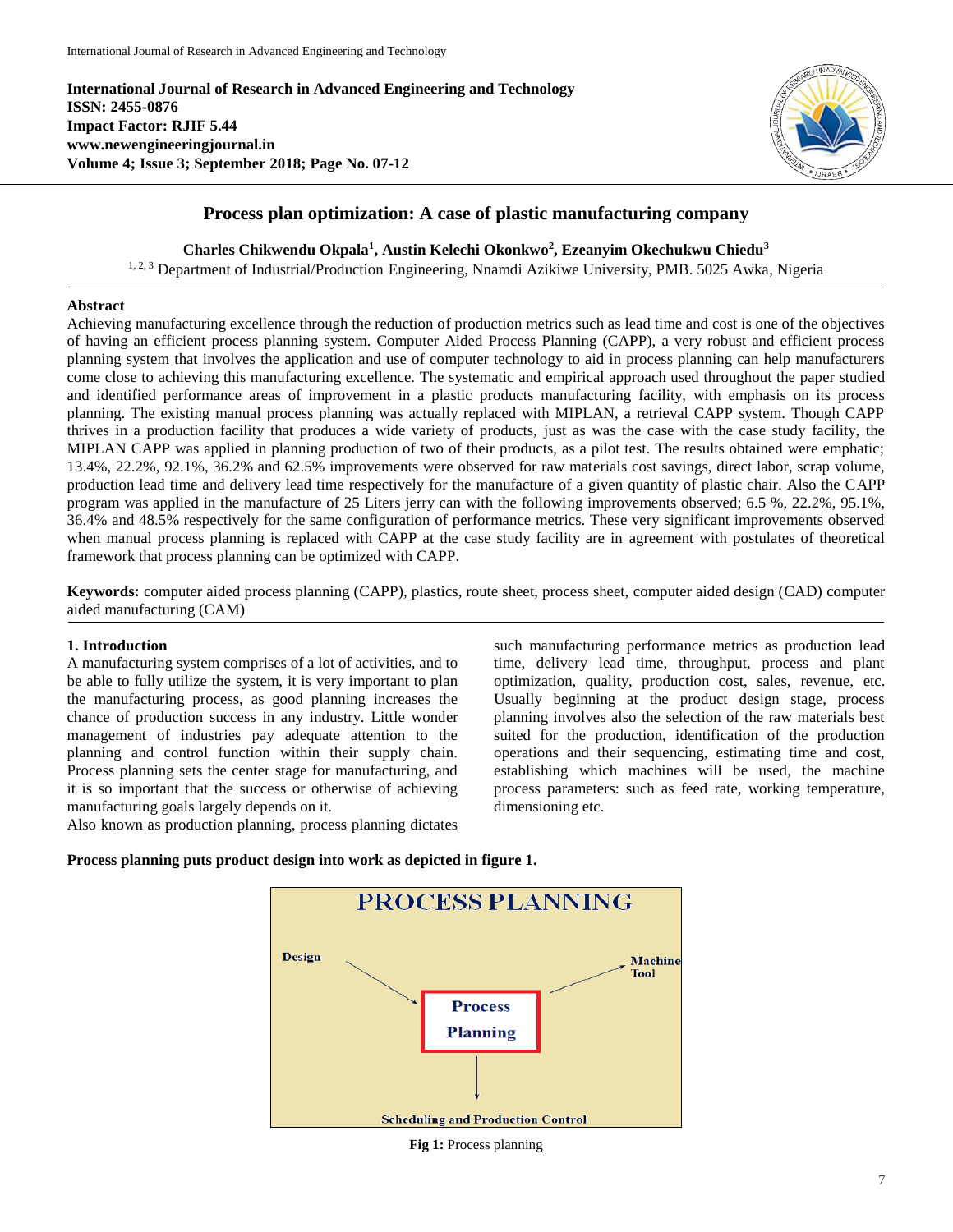The ultimate aim of all process plans is to develop a road map which best depicts how a work material will be converted to a finished product in accordance with its engineering design and drawing. Although process planning may vary from one planner to another; the underlying principles remain the same: establishing an efficient and optimum sequence of operations, selecting proper equipment and tooling, and specifying their operations in such a manner that the product will meet the requirements stipulated in the design specifications.

In most manufacturing organizations, developing process plans is a task of the production manager who uses both his experience on the job and technical ability to plan various products manufacturing and come up with a process/ production plan result on a paper known as a route sheet or

process sheet. Arora (2004) [1] defined a route sheet as the map or blueprint of the manufacturing process in production unit which determines the sequence or order of arrangement of various departments in a facility. Thus, a route sheet is a document which has information and data inputs and a step wise listing of all the processes or transactions performed. It also contains details such as date and time, remarks, log in/out, point of contact, etc.

A route sheet is one of the two elements of process planning documentation. The other element is the operations lists, which carefully details the various operations: in what order, what clamps, tooling feeds, and speeds that are necessary for the manufacturing.

| <b>Table 1:</b> A route or process sheet is illustrated in table |  |
|------------------------------------------------------------------|--|
|------------------------------------------------------------------|--|

| S N                                    | <b>Operation</b>      | Work           | <b>Machine</b> | <b>Machine tool</b>                 | <b>Estimated time (mins)</b>                                             | <b>Start</b> | End       |
|----------------------------------------|-----------------------|----------------|----------------|-------------------------------------|--------------------------------------------------------------------------|--------------|-----------|
|                                        | <b>Description</b>    | <b>Station</b> | <b>Setup</b>   |                                     |                                                                          | Date/time    | Date/time |
|                                        | Mill bottom surface 1 | MILL01         | See appendix   | Face mill 6 teeth, $4"$ $\emptyset$ | 3 for setup 5 machining                                                  |              |           |
|                                        | Mill top surface      | MILL01         | See appendix   | Face mill6teeth, $4"$ $\emptyset$   | 2 for setup 6 machining                                                  |              |           |
|                                        | Drill 4 holes         | DRL02          | Set on surface |                                     | Twist drill $0.5$ " $\varnothing$ , 2" long 2 for set up 3 for machining |              |           |
| <b>Process Plan</b><br><b>IBM</b> Inc. |                       |                |                |                                     |                                                                          |              |           |
| Material:<br>Part/Product No:          |                       |                |                |                                     |                                                                          |              |           |
|                                        | Part/Product Name:    |                | Changes/Date:  |                                     |                                                                          |              |           |

Checked/Date: Approved/Date:

In order to develop process plans, the process planner or process planning department must work closely with the marketing/sales department, who provides sales forecast or listing of customer orders. The work is usually selected from a variety of various product types which may require different resources and serve different customer segments, as process planning involves strategic decisions and careful analysis. The purpose of process planning is to augment and modernize the business methods of a company; this is because it is performed to transform design specification into manufacturing instructions, in order to manufacture products within the function and quality specification at the least possible costs. The application of process planning will lead to the following advantages:

reduced costs as a result of fewer staff that are required to complete the same process, higher competence by eradicating process steps such as loops and bottlenecks, greater precision by including checkpoints and success measures to make sure process steps are completed precisely, and better understanding by all employees to fulfill their departmental objectives.

Firms that offer similar products and services are distinguished from the others by the creation of competitive advantage. As shown in figure 2, effective process planning greatly facilitates a competitive edge by reducing time to market, production cost, and product price.



**Fig 2:** Process plan fosters competitive edge

Process plan can be done traditionally/manually or through an automated approach by the application of a computer software. The automated process of process planning is usually referred to as Computer Aided Process Planning

(CAPP). The manual process planning can be very time consuming and also prone to errors and inconsistencies. However, manual process planning is what the vast majority of Nigerian manufacturing companies are still practicing.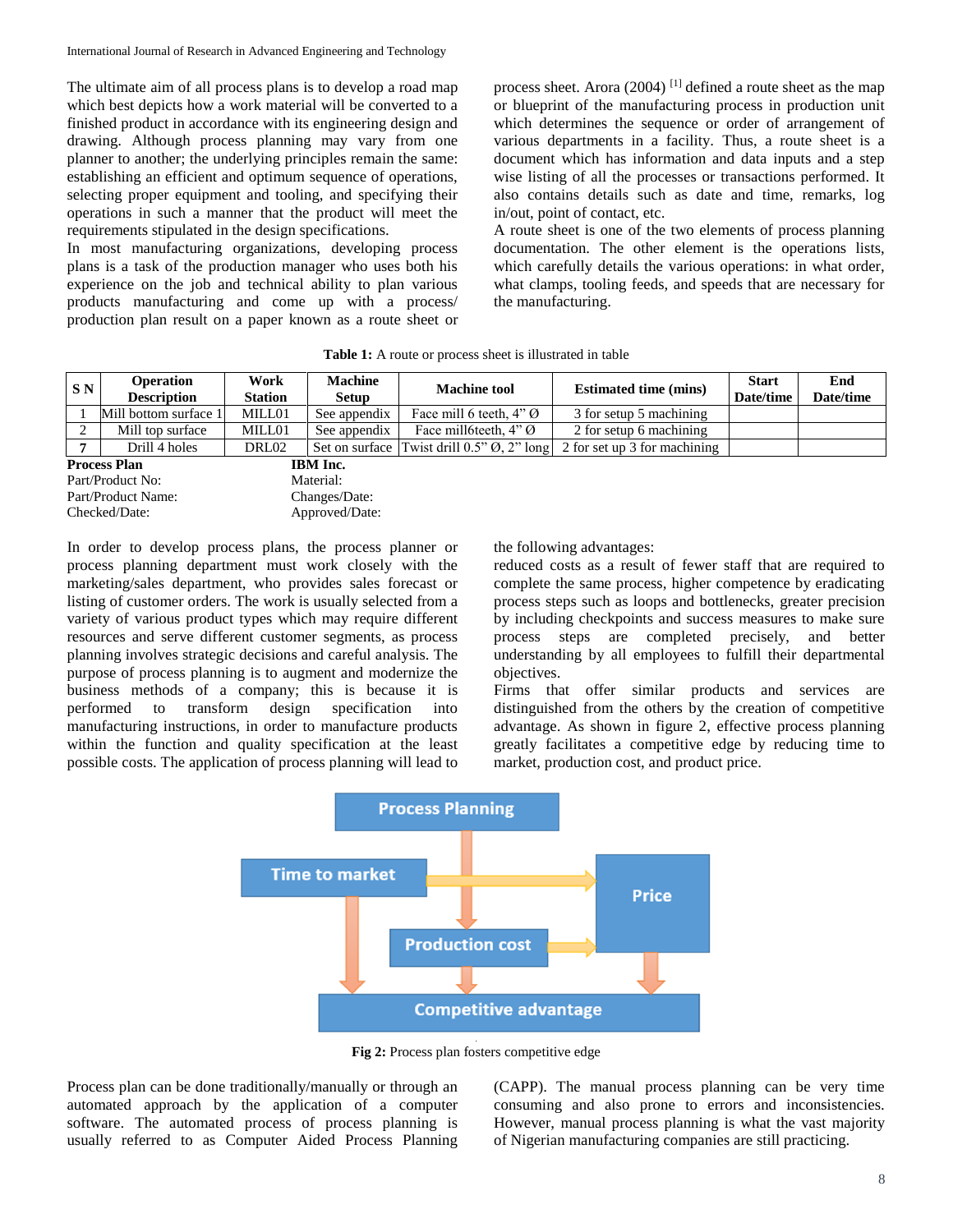Ronald (1981) <sup>[5]</sup>, observed that  $45\%$  to 80% of manual process planning task is clerical in nature, and this implies that at least half of the production manager's time is spent on clerical tasks and not on manufacturing tasks – this is viewed as inefficiency. An optimal proposition however exists in automated process planning which promises to eradicate all the problems inherent in the manual process planning and also significantly improve tangible manufacturing metrics of lead times, throughput, machine idle time and material cost, as well as intangible metrics of quality, customer satisfaction, competitive edge etc. This paper demonstrates that CAPP can be used as a tool to optimize manufacturing process planning and consequently enhance productivity through a research conducted in a plastic manufacturing facility.

#### **2. Concepts of computer aided process planning**

Computer Aided Process Planning (CAPP) is the use of computer technology to aid in the process planning of parts/products for production. Quite distinct from the manual process planning, CAPP exists as computer software used to efficiently and effectively generate process plans, thereby simplifies the work of process planning. According to Okpala and Okonkwo (2018) <sup>[4]</sup>, CAPP "entails all the activities that convert the specifications of a part design from engineering drawing into the required production procedures and strategies to translate a crude workpiece to a desired finished product." They noted that as a key factor of manufacturing cost and profitability that it focuses on industrial processes, and also involves the application of computer technology like Computer Aided Design (CAD), and Computer Aided Manufacturing (CAM), to design physical products.

Yusri and Kamran  $(2014)$ <sup>[7]</sup>, identified Variant/Retrieval CAPP and Generative CAPP as the two approaches or types of CAPP systems. The variant/retrieval approach uses a Group Technology (GT) code to select a generic process plan from existing master process plans developed for each part family, and then edits it to suit the requirements of the part/product at hand. It works on the premise that similar parts have similar process plans. Figure 3 depicts the Retrieval/Variant CAPP algorithm.



**Fig 3:** Retrieval/Variant CAPP algorithm. Source: Sehgal (2013)

However, the generative CAPP system manifests Artificial Intelligence (AI), and creates process plans for individual parts/products from the very scratch without human intervention, by automatically synthesizing process information using computer logic. Manafi et al. (2017)<sup>[3]</sup>, explained that when compared to retrieval or variant CAPP, generative CAPP is more accurate in result and more flexible for all sorts of parts to be manufactured. Also, it creates an optimal process plan easily than the retrieval type, although it is a far more difficult approach to implement than the variant

#### CAPP.

According to Yusri and Kamran (2014) [7], all CAPP software systems are designed to function on one or more of the following technologies: feature based, knowledge based, neural network, genetic algorithm, fuzzy set theory/logic, Petri Nets, agent based, internet based, STEP-compliant, and functional blocks. These technologies as shown in figure 4 also help the CAPP system to interact with other application systems in manufacturing such as Computer Aided Design (CAD), Computer Aided Manufacturing (CAM), and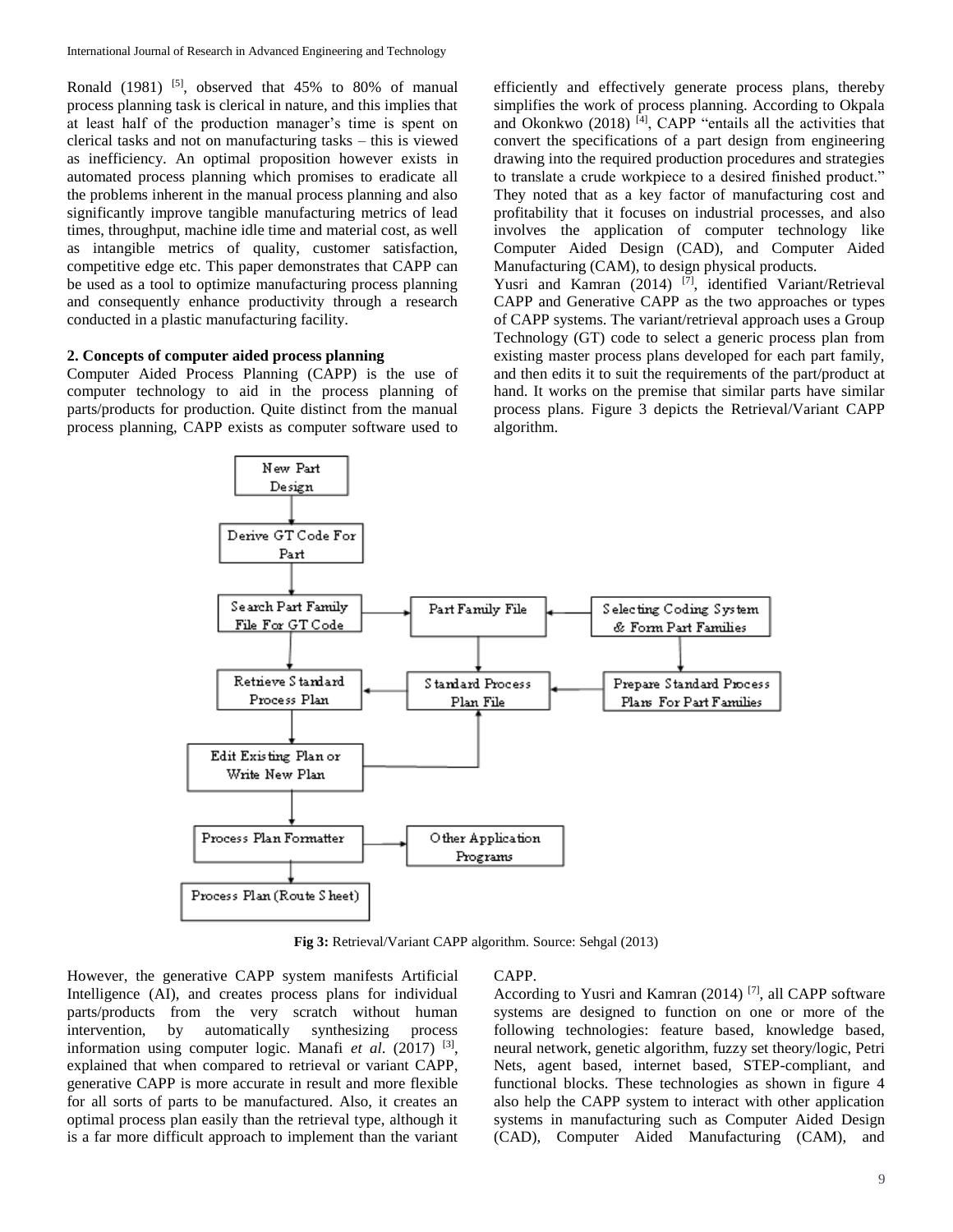Computer Numerical Control (CNC). For example most retrieval CAPP systems base their design and function on feature based technology, knowledge based technology and genetic algorithm technology.



**Fig 4:** CAPP application in manufacturing cycle. *Source*: Yusri and Kamran (2014) [7]

A CAPP software for application in optimizing manufacturing process planning can be developed in-house or sourced commercially. Either way, it will require the skill of a seasoned computer scientist to customize the application software to the specific company, based on their operations and processes. Amongst other things, CAPP when properly implemented will have positive impact on manufacturing through improving cost estimations and reducing the following: production costs, calculation and quotation errors, production and delivery lead times, scrap, defects, and reworks.

It is important to emphasize that batch, job shop, continuous/mass production processes will have different approaches of process plans even if it is the same part/product being considered. Plastic products manufacturing is a mass/continuous production process. Beaudreau (1996) <sup>[2]</sup>, defined mass or continuous production as a production process of replicating large amounts of standardized products very quickly, usually with the use of assembly line techniques.

#### **3. X plastics**

X plastics, a division of X Group of companies started operations in the wake of the new millennium. Located in the harbor industrial layout of Onitsha, a commercial city in South-Eastern Nigeria, X plastics is one of the market leaders in the manufacturing of all sorts of plastic products.

A research was conducted at the company's facility to have an insight into their manufacturing processes, with the aim of reviewing and improving the company's process planning process and productivity through the use of Computer Aided Process Planning (CAPP).

The company's output which are plastic products have many applications in a wide range of areas such as in automobile

parts and fittings, consumable commodity packaging, household items: buckets, jerry cans, plates, spoons, tables, chairs, storage tanks etc., casings/housings of electrical and electronic devices, plumbing items etc.

The raw materials are chemicals and petrochemicals such as polymeric resins and additives. These resins are usually supplied in powdered and pelletized forms. The type and function of the product to be manufactured will determine the particular petrochemical resin to use. For example in the manufacture of plastic bottles for packaging drinks, pellets of Polyethylene Terephthalate (PET) is usually used; in the manufacture of plastic chairs, tables, cabinets, seals and automobile fittings, Poly Propylene (PP) is used; in the manufacture of electrical cable coatings and plastic pipes, Poly Vinyl Chloride (PVC) is used.

Also depending on the type and function of the product to manufacture, the company use different production techniques such as injection molding, extrusion blow molding, injection blow molding, extrusion processes, etc.

The research and analysis were performed on plastic chairs and 25 litres jerry cans whose general methods of manufacturing involves: product design by an engineer/draftsman, mold fabrication by a tool-maker using steel or aluminum, machining of mold to precision to detail the features of the product, fixing the mold unto the molding machine, pouring the polymer pellets/powder and necessary additives into the heating chamber where they are heated to the required temperature, and the hot liquid made to run into the mold under a pre-determined pressure. The setting is later allowed a certain time to cure before the mold is opened up to release the finished product. Thereafter, additives are added to modify physical and/or mechanical properties of the manufactured product.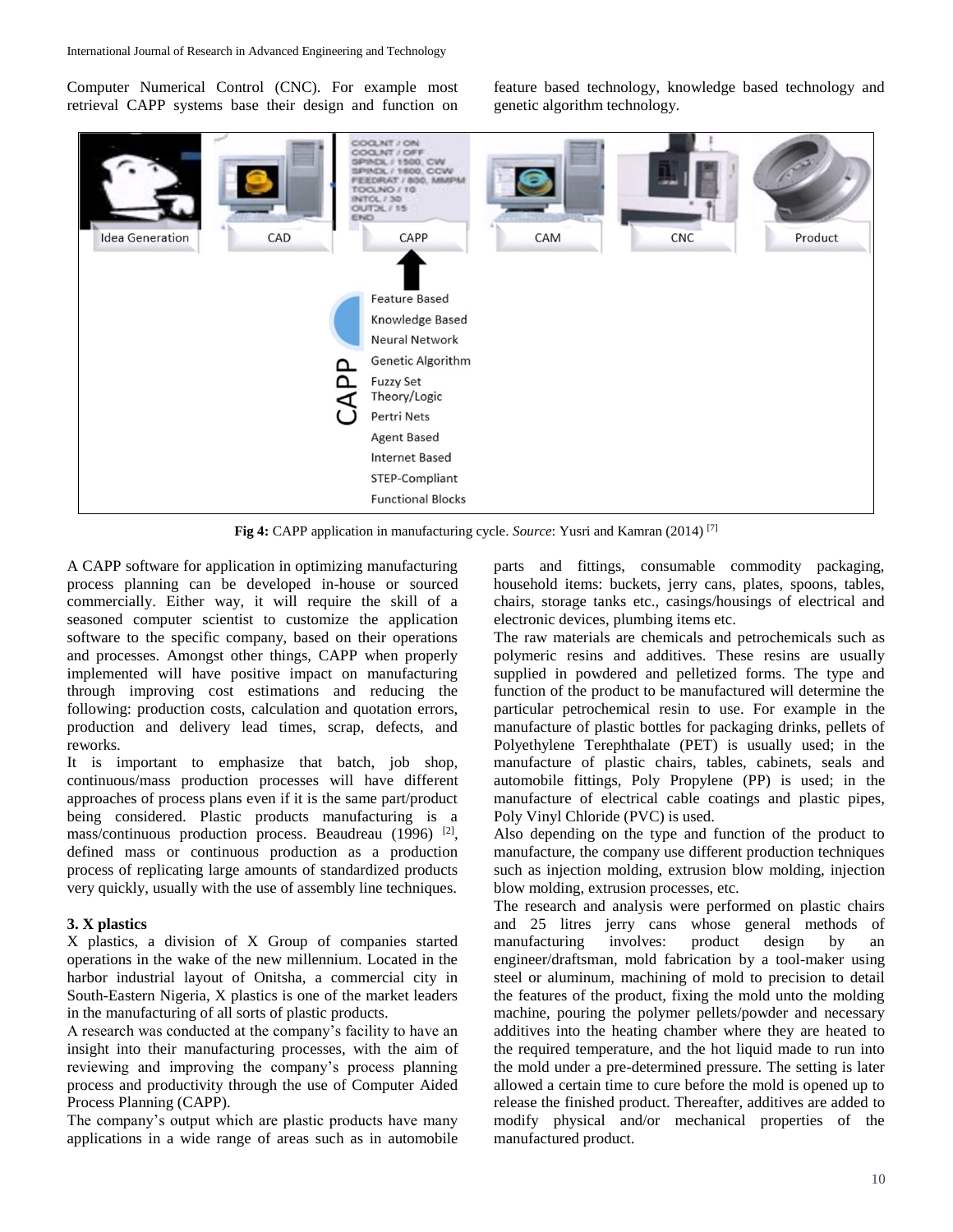The plastic chairs and the jerry cans are manufactured as shown in figure 5 with PP and PET pellets that are heated to about 220˚C on the molding machines.



**Fig 5:** Plastic chair and 25 litres jerry can

The analysis of the firm's manufacturing processes revealed that the products are designed by a seasoned draftsman either in black and white or using Computer Aided Design (CAD). The production manager manually plans the production and prepares the process/route sheet and set out to accomplish the production. Using the features, specifications and features, the company's workshop unit using cast iron will fabricate and form the mold.

The mold is then clamped unto the injection molding machine, where the pelletized Polypropylene and all the necessary additives have been added in proportions stipulated in the process sheet.

The mixture is melted at a temperature of 220˚C and then driven under pressure by a rotating and sliding spindle shaft into the mold through the mold's gate and runner. The molten mixture then takes the form of the mold, sets and cures after a given time. The machine automatically opens up the mold and releases the plastic chair as a finished product.

A standby attendant is tasked with collecting the finished product as it leaves the machine and then keep it aside from where it is taken to storage. Because of the inconsistency in the quality of molds and also due to some variations in the operating conditions, it is very common that most of the manufactured chairs leave the machine with some excess plastic outgrowth, usually on the edges or sharp ends. This constitutes scrap and it was identified by the research team as a waste.

The time spent in making the molds and developing the various process plans for all range of products is of interest as they constitute far greater percentages of the total production time. The activities of manufacturing jerry cans were studied as well and it was realized that they follow similar trend as those of chair production. However, some slight differences exist which are summarized in the table 2.

#### **Table 2:** Chair and jerry can production

|                               | Chair                                                                                        | Jerry can                                                                                         |
|-------------------------------|----------------------------------------------------------------------------------------------|---------------------------------------------------------------------------------------------------|
| Polymer/type                  | Polypropylene/thermoplastic                                                                  | Polyethylene terephthalate/thermoplastic                                                          |
| Additives                     | Fillers, heat stabilizer, impact modifier, light stabilizer,<br>color pigment, reinforcement | Bio stabilizer, blowing agent, heat stabilizer, light<br>stabilizer, color pigment, reinforcement |
| Processing technique          | Injection molding                                                                            | Injection blow molding                                                                            |
| Mold material                 | Cast iron                                                                                    | Cast iron                                                                                         |
| Production planning<br>method | Manual process planning                                                                      | Manual process planning                                                                           |

Data and information about the company's manufacturing of the products were obtained by visual inspection at the production shop floor and from interactions with the production manager.

A production planning and control assessment done on the activities of the company showed that production lead time and delivery time are usually not met. This has a significant negative effect on customer loyalty and satisfaction.

It also showed that production cost is quite high and this has a negative effect on product prices and effective competition.

## **4. Results**

After the painstaking and methodical analysis of the subsisting operations of the facility, the team decided to replace the manual process planning method with MIPLAN – which is a type of retrieval/variant CAPP system.

To successfully implement CAPP program in the company, and also optimally plan the different processes that are needed to produce the products, the following activities were conducted by the research team:

 Engineering drawing interpretation: Engineering drawings are created with the purpose of showing dimensions and

tolerances that are necessary from a design and functionality point of view. The process planning team with the help of the company's production manager was able to interpret engineering drawings to understand which dimensions are important from a production viewpoint.

- Materials selection: Having a good knowledge of properties of engineering materials and also having the ability to choose from them is important both from design and production perspectives. This is because the choice of materials directly affects the type of machining processes and tools selection. Here, economics of cost and functionality were considered and evaluated side by side.
- Manufacturing processes: The process planning team demonstrated a good understanding of various machining or manufacturing processes that are needed, with the help of the production manager
- Fixtures, Jigs and Fastening of work piece: Fixing/fastening the molds to be used on the machine was considered and made part of the CAPP decision making files.
- Reference data and catalogue: The process planning team read, understood and made reference to different types of